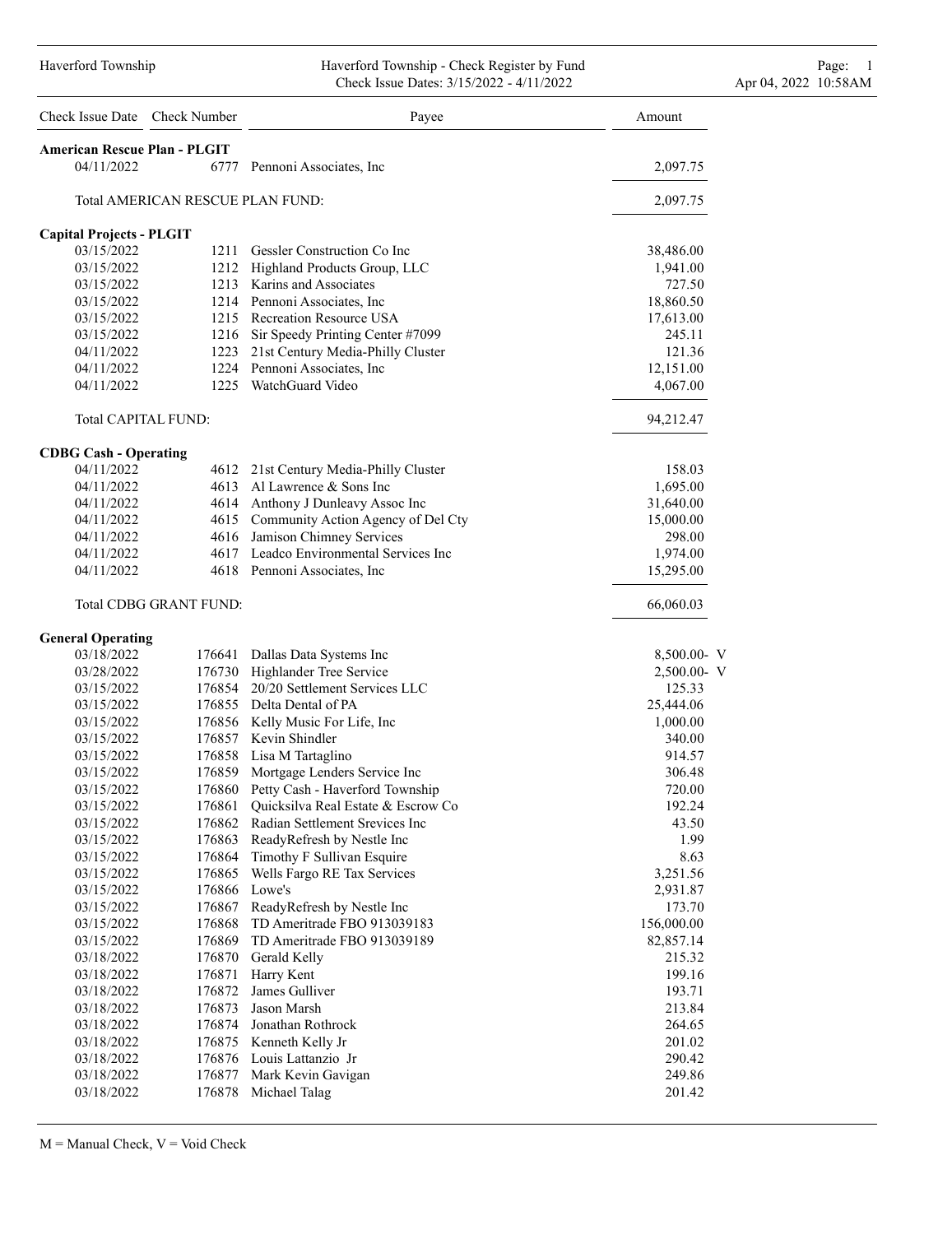# Haverford Township **Haverford Township - Check Register by Fund** Page: 2 Check Issue Dates: 3/15/2022 - 4/11/2022 Apr 04, 2022 10:58AM

| Check Issue Date Check Number |        | Payee                                           | Amount               |
|-------------------------------|--------|-------------------------------------------------|----------------------|
| 03/18/2022                    | 176879 | Nathan Buonviri                                 | 313.73               |
| 03/18/2022                    |        | 176880 Robert Fowler Jr                         | 285.77               |
| 03/18/2022                    | 176881 | Thomas McDonald SR                              | 250.89               |
| 03/18/2022                    |        | 176882 William R. Gulliver                      | 319.71               |
| 03/22/2022                    | 176883 | Aqua Pennsylvania                               | 4,373.38             |
| 03/22/2022                    |        | 176884 Arthur J Gallagher Risk Mgmt Serv Inc    | 217,076.77           |
| 03/22/2022                    |        | 176885 Bank of England Mortgage                 | 2,668.76             |
| 03/22/2022                    | 176886 | City Abstract LLC                               | 1,642.79             |
| 03/22/2022                    | 176887 | Closing Edge LLC                                | 2,552.46             |
| 03/22/2022                    | 176888 | Comcast                                         | 633.43               |
| 03/22/2022                    |        | 176889 Comcast Business                         | 1,627.99             |
| 03/22/2022                    |        | 176890 Dallas Data Systems Inc                  | 8,500.00             |
| 03/22/2022                    |        | 176891 DelCo Public Schools Healthcare Trst     | 367, 332.07          |
| 03/22/2022                    | 176892 | Empower Settlement Services LLC                 | 51.89                |
| 03/22/2022                    | 176893 | Haverford College                               | 2,896.92             |
| 03/22/2022                    | 176894 | Independence Blue Cross                         |                      |
| 03/22/2022                    |        | 176895 Independence Blue Cross                  | 7,264.41<br>1,537.91 |
| 03/22/2022                    | 176896 | Independence Blue Cross                         | 3,279.90             |
| 03/22/2022                    | 176897 | Jenna Keating                                   | 495.63               |
|                               |        | Joseph & Louisa Zullo                           |                      |
| 03/22/2022                    | 176898 | 176899 Land Services USA Inc                    | 180.00               |
| 03/22/2022                    |        |                                                 | 1,659.87             |
| 03/22/2022                    |        | 176900 Old Republic National Title Insurance Co | 1,678.93             |
| 03/22/2022                    | 176901 | PECO - Payment Processing                       | 2,448.15             |
| 03/22/2022                    |        | 176902 Petty Cash - Haverford Township          | 560.00               |
| 03/22/2022                    | 176903 | Quicksilva Real Estate & Escrow Co              | 178.76               |
| 03/22/2022                    |        | 176904 ReadyRefresh by Nestle Inc               | 26.23                |
| 03/22/2022                    |        | 176905 Sarah McCafferty                         | 75.98                |
| 03/22/2022                    | 176906 | Sheryl Forste-Grupp                             | 542.72               |
| 03/22/2022                    | 176907 | Toshiba America Business Solutions              | 14.35                |
| 03/22/2022                    | 176908 | <b>Toshiba Financial Services</b>               | 1,349.00             |
| 03/22/2022                    |        | 176909 Vision Benefits of America               | 933.24               |
| 03/22/2022                    |        | 176910 Volunteer Medical Serv Corps of Narberth | 243.79               |
| 03/29/2022                    | 176911 | Aqua Pennsylvania                               | 509.35               |
| 03/29/2022                    | 176912 | Associates Land Transfer Company LLC            | 2,295.58             |
| 03/29/2022                    | 176913 | Corelogic Centralized Refunds                   | 42,624.64            |
| 03/29/2022                    | 176914 | Corelogic Tax Services LLC                      | 1,685.00             |
| 03/29/2022                    |        | 176915 Federal Express Corp                     | 37.67                |
| 03/29/2022                    | 176916 | Guy's Auto Glass Service                        | 400.00               |
| 03/29/2022                    | 176917 | Kevin J Callahan                                | 1,729.10             |
| 03/29/2022                    | 176918 | Linda & William Munich                          | 943.34               |
| 03/29/2022                    | 176919 | Matrix Trust Company                            | 2,779.70             |
| 03/29/2022                    | 176920 | Michele Badder                                  | 100.00               |
| 03/29/2022                    | 176921 | Nancy J Venafra                                 | 55.06                |
| 03/29/2022                    | 176922 | North American Benefits Company                 | 3,972.10             |
| 03/29/2022                    | 176923 | Olivia DePietro                                 | 60.00                |
| 03/29/2022                    | 176924 | Postmaster                                      | 3,128.07             |
| 03/29/2022                    | 176925 | Spectrum Letterbox                              | 875.00               |
| 03/29/2022                    | 176926 | SS 567 University                               | 225.00               |
| 03/29/2022                    | 176927 | Toshiba Financial Service                       | 109.00               |
| 03/29/2022                    | 176928 | Verizon                                         | 56.09                |
| 04/01/2022                    | 176929 | Andrew Payne                                    | 194.59               |
| 04/01/2022                    | 176930 | Benjamin Kangas                                 | 258.33               |
| 04/01/2022                    | 176931 | <b>Brad Stewart</b>                             | 247.47               |
| 04/01/2022                    | 176932 | <b>Charles Katze</b>                            | 201.03               |
| 04/01/2022                    | 176933 | Christopher Butler                              | 243.23               |
| 04/01/2022                    | 176934 | Christopher Viola                               | 330.79               |
| 04/01/2022                    | 176935 | Daniel Wintz                                    | 246.32               |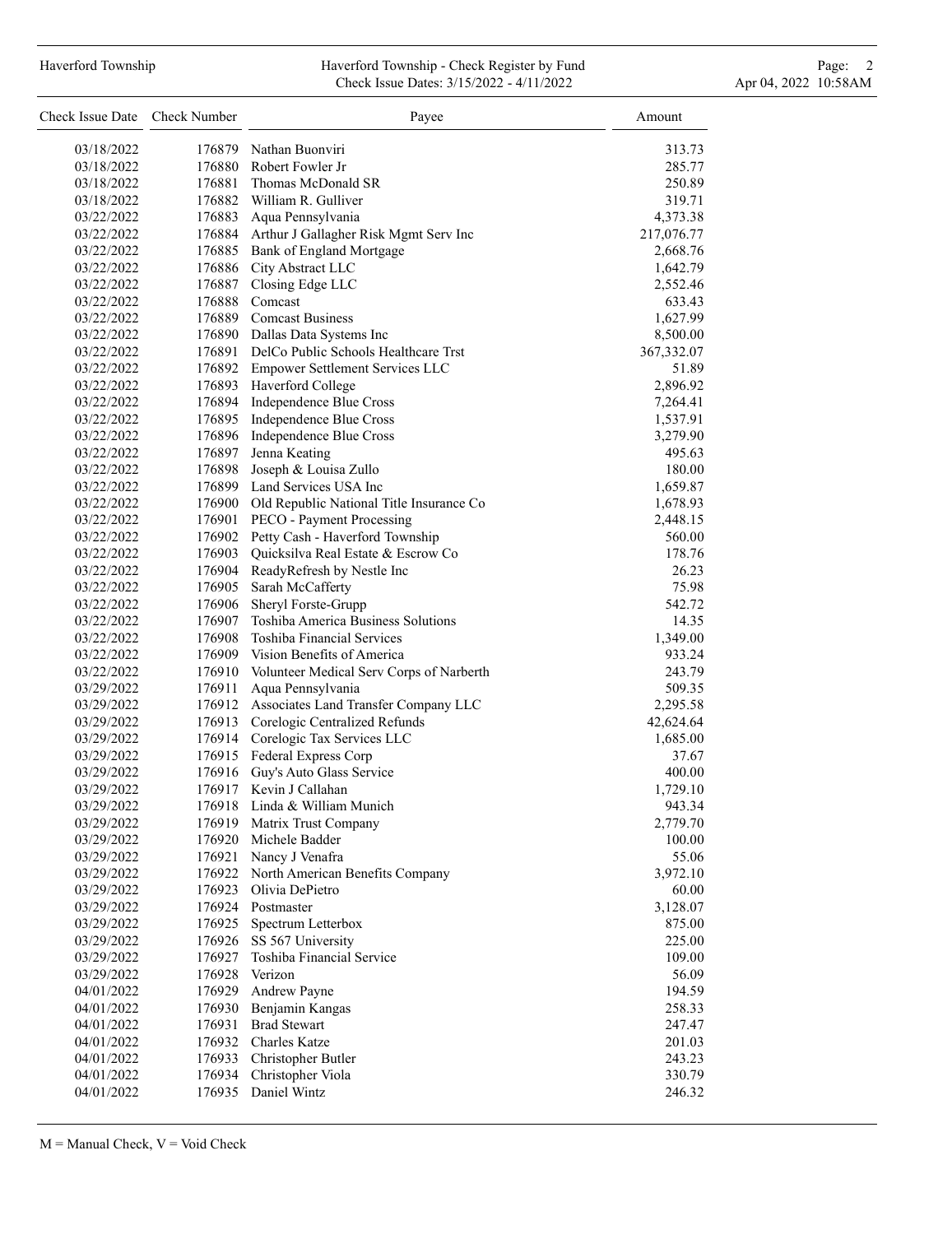# Haverford Township **Haverford Township - Check Register by Fund** Page: 3 and Page: 3 and Page: 3 and Page: 3 and Page: 3 and Page: 3 and Page: 3 and Page: 3 and Page: 3 and Page: 3 and Page: 3 and Page: 3 and Page: 3 and P Check Issue Dates: 3/15/2022 - 4/11/2022 Apr 04, 2022 10:58AM

| Check Issue Date | Check Number | Payee                                    | Amount           |
|------------------|--------------|------------------------------------------|------------------|
| 04/01/2022       |              | 176936 David Johnston                    | 202.13           |
| 04/01/2022       |              | 176937 Domenic Marino                    | 271.08           |
| 04/01/2022       | 176938       | Frank Hand                               | 226.84           |
| 04/01/2022       |              | 176939 Gene Barrett                      | 219.67           |
| 04/01/2022       |              | 176940 George J Millison Sr              | 256.68           |
| 04/01/2022       | 176941       | George Wade IV                           | 222.38           |
| 04/01/2022       |              | 176942 Gerard McCabe                     | 304.75           |
| 04/01/2022       | 176943       | James McGoldrick                         | 248.19           |
| 04/01/2022       | 176944       | John Straub                              | 301.31           |
| 04/01/2022       | 176945       | John Viola                               | 226.89           |
| 04/01/2022       | 176946       | Joseph Chester                           | 201.34           |
| 04/01/2022       | 176947       | Joseph Houston                           | 230.92           |
| 04/01/2022       | 176948       | Joseph Parks                             | 303.88           |
| 04/01/2022       |              | 176949 Kenneth Hamilton                  | 242.16           |
| 04/01/2022       |              | 176950 Kevin Kramer                      | 224.55           |
| 04/01/2022       | 176951       | Kyle Hand                                | 260.31           |
| 04/01/2022       |              | 176952 Lawrence Howard                   | 273.82           |
| 04/01/2022       |              | 176953 Lindsay Baker                     | 236.06           |
| 04/01/2022       |              | 176954 Louis Martinelli                  | 206.13           |
| 04/01/2022       |              | 176955 Mark Sweeney                      | 295.61           |
| 04/01/2022       |              | 176956 Matthew Hand                      | 261.05           |
| 04/01/2022       |              | 176957 Michael E Norman                  | 582.08           |
| 04/01/2022       |              | 176958 Nicholas Stanziani                |                  |
| 04/01/2022       |              | 176959 Norman Williams                   | 340.08           |
| 04/01/2022       |              | 176960 Patrick McGovern                  | 205.49<br>212.88 |
|                  |              |                                          | 192.21           |
| 04/01/2022       |              | 176961 Randy Berman                      |                  |
| 04/01/2022       |              | 176962 Raymond Keller                    | 193.89           |
| 04/01/2022       |              | 176963 Richard Temple                    | 208.18           |
| 04/01/2022       | 176964       | Stephen C Benecke                        | 235.88           |
| 04/01/2022       | 176965       | Stephen F Hand                           | 237.46           |
| 04/01/2022       | 176966       | Thomas Boran III                         | 219.13           |
| 04/01/2022       | 176967       | Thomas McDonald JR                       | 255.62           |
| 04/01/2022       | 176968       | <b>Timothy Barr</b>                      | 203.92           |
| 04/01/2022       | 176969       | Timothy Regan                            | 263.36           |
| 04/01/2022       | 176970       | <b>Timothy Sweeney</b>                   | 213.08           |
| 04/01/2022       | 176971       | William Hatton Jr.                       | 408.74           |
| 04/01/2022       | 176972       | William J Stapelton Sr                   | 308.20           |
| 04/05/2022       | 176973       | Alexander Shoshanna & Alexander Silvino  | 1,679.07         |
| 04/05/2022       | 176974       | Amy L Davis                              | 1,494.14         |
| 04/05/2022       | 176975       | <b>ASCAP</b>                             | 400.46           |
| 04/05/2022       | 176976       | AT & T Mobility                          | 4,866.54         |
| 04/05/2022       | 176977       | AT & T Mobility                          | 68.46            |
| 04/05/2022       |              | 176978 Charles & Kathleen Tague          | 1,785.28         |
| 04/05/2022       | 176979       | Charles Hoover & Joseph Kondisko         | 100.00           |
| 04/05/2022       | 176980       | Comcast                                  | 1,311.53         |
| 04/05/2022       | 176981       | Constellation NewEnergy Gas Division LLC | 4,644.90         |
| 04/05/2022       |              | 176982 Corelogic Tax Services LLC        | 3,147.74         |
| 04/05/2022       | 176983       | Eugene J Dolan Jr                        | 130.01           |
| 04/05/2022       |              | 176984 Great American Abstract, LLC      | 34.18            |
| 04/05/2022       | 176985       | Joseph W Volk                            | 435.55           |
| 04/05/2022       | 176986       | Lereta LLC                               | 1,873.00         |
| 04/05/2022       |              | 176987 Lereta LLC                        | 8,147.52         |
| 04/05/2022       |              | 176988 New York Life Insurance Company   | 4,197.90         |
| 04/05/2022       |              | 176989 North American Benefits Company   | 2,496.95         |
| 04/05/2022       | 176990       | Patty Decina                             | 105.00           |
| 04/05/2022       | 176991       | Peco Energy                              | 59,626.76        |
| 04/05/2022       | 176992       | Petty Cash - Haverford Township          | 51.20            |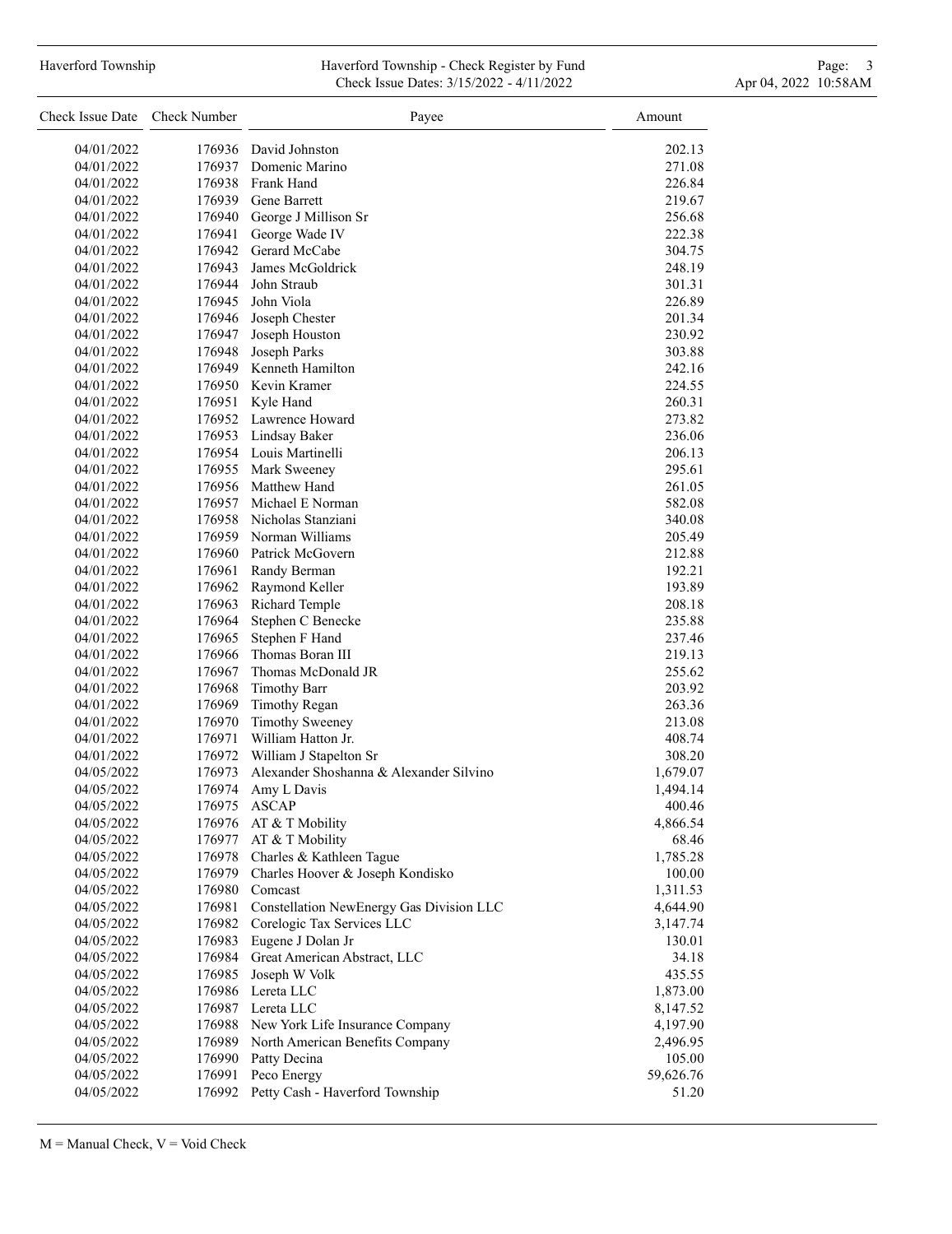#### Haverford Township **Haverford Township - Check Register by Fund** Page: 4 and Page: 4 Check Issue Dates: 3/15/2022 - 4/11/2022 Apr 04, 2022 10:58AM

| Check Issue Date Check Number |        | Payee                                                           | Amount    |
|-------------------------------|--------|-----------------------------------------------------------------|-----------|
| 04/05/2022                    | 176993 | Quicksilva Real Estate & Escrow Co                              | 259.73    |
| 04/05/2022                    | 176994 | Roulston Landscaping & Tree Care                                | 2,500.00  |
| 04/05/2022                    | 176995 | Sarah Grugan & Barbara Grugan                                   | 2,841.26  |
| 04/05/2022                    | 176996 | ServiceLink LLC                                                 | 48.49     |
| 04/05/2022                    | 176997 | Shant Bedrossian                                                | 830.30    |
| 04/05/2022                    | 176998 | Thomas & Nora O'Brien                                           | 10.00     |
| 04/05/2022                    | 176999 | Verizon                                                         | 77.28     |
| 04/11/2022                    | 177000 | 10 8 Emergency Vehicle Services LLC                             | 939.90    |
| 04/11/2022                    | 177001 | 21st Century Media-Philly Cluster                               | 296.40    |
| 04/11/2022                    |        | 177002 911 Safety Equipment LLC                                 | 1,204.45  |
| 04/11/2022                    |        | 177003 95 Signs Inc                                             | 1,210.00  |
| 04/11/2022                    |        | 177004 A Marinelli & Sons Inc                                   | 348.01    |
| 04/11/2022                    |        | 177005 Adrianne Cerceo-Leo                                      | 120.00    |
| 04/11/2022                    |        | 177006 AIA Corporation                                          | 3,182.00  |
| 04/11/2022                    |        | 177007 A-Jon Construction Inc                                   | 263.00    |
| 04/11/2022                    |        | 177008 Alannah Binotto                                          | 180.00    |
| 04/11/2022                    |        | 177009 Allison Geiger                                           | 450.00    |
| 04/11/2022                    |        | 177010 American Public Safety LLC                               | 1,388.95  |
| 04/11/2022                    | 177011 | Anthony Lawson                                                  | 55.00     |
| 04/11/2022                    |        | 177012 Applied Video Technology, Inc                            | 286.00    |
| 04/11/2022                    |        | 177013 Ardmore Tire Inc                                         | 5,312.50  |
| 04/11/2022                    |        | 177014 Arifah S Muhammad                                        | 252.00    |
| 04/11/2022                    |        | 177015 Atlantic Tactical                                        | 934.99    |
|                               |        |                                                                 |           |
| 04/11/2022                    |        | 177016 Axon Enterprise Inc                                      | 532.10    |
| 04/11/2022                    |        | 177017 Barbacane, Thornton & Co LLP                             | 2,075.00  |
| 04/11/2022                    |        | 177018 Benner Deer Fence LLC<br>177019 Berrodin Parts Warehouse | 1,287.26  |
| 04/11/2022                    |        |                                                                 | 220.70    |
| 04/11/2022                    |        | 177020 Beth Ann Rush                                            | 840.00    |
| 04/11/2022                    | 177021 | Bill Miele                                                      | 96.00     |
| 04/11/2022                    |        | 177022 Brian Helgenberg                                         | 288.00    |
| 04/11/2022                    | 177023 | <b>Brian Kearns</b>                                             | 64.00     |
| 04/11/2022                    |        | 177024 Brook Powell                                             | 166.00    |
| 04/11/2022                    |        | 177025 C & M Sporting Goods Inc                                 | 180.00    |
| 04/11/2022                    |        | 177026 Capp/USA                                                 | 153.45    |
| 04/11/2022                    |        | 177027 Cassandra Hawks                                          | 180.00    |
| 04/11/2022                    |        | 177028 Cassandra McNulty                                        | 288.00    |
| 04/11/2022                    |        | 177029 Catherine M Kelly                                        | 1,875.00  |
| 04/11/2022                    |        | 177030 CDW Government Inc                                       | 10,263.04 |
| 04/11/2022                    |        | 177031 Charles B Gans Plumbing                                  | 2,400.00  |
| 04/11/2022                    | 177032 | Cherry Valley Tractor Sales                                     | 369.57    |
| 04/11/2022                    |        | 177033 Christine Miller                                         | 30.00     |
| 04/11/2022                    |        | 177034 Colonial Electric Supply Company Inc                     | 111.72    |
| 04/11/2022                    |        | 177035 Connor Salvesen                                          | 120.00    |
| 04/11/2022                    |        | 177036 Dayanara Caicedo                                         | 250.00    |
| 04/11/2022                    |        | 177037 Dean S Boornazian                                        | 528.00    |
| 04/11/2022                    |        | 177038 Deborah Saldana                                          | 140.00    |
| 04/11/2022                    |        | 177039 Delaware Cty Police Chief's Association                  | 125.00    |
| 04/11/2022                    |        | 177040 Del-Val International Trucks, Inc                        | 2,410.13  |
| 04/11/2022                    | 177041 | Direct Paint & Collision Inc.                                   | 4,412.36  |
| 04/11/2022                    |        | 177042 Do It Tennis                                             | 3,439.99  |
| 04/11/2022                    | 177043 | Drugscan, Inc                                                   | 366.00    |
| 04/11/2022                    |        | 177044 Dustin C Wilf                                            | 240.00    |
| 04/11/2022                    |        | 177045 Eagle Wireless Communications LLC                        | 817.95    |
| 04/11/2022                    |        | 177046 Eastern Glove & Safety                                   | 472.50    |
| 04/11/2022                    | 177047 | Eastern Salt Company Inc                                        | 24,347.98 |
| 04/11/2022                    | 177048 | Eileen G Micklin                                                | 160.00    |
| 04/11/2022                    |        | 177049 Elizabeth Luff                                           | 175.00    |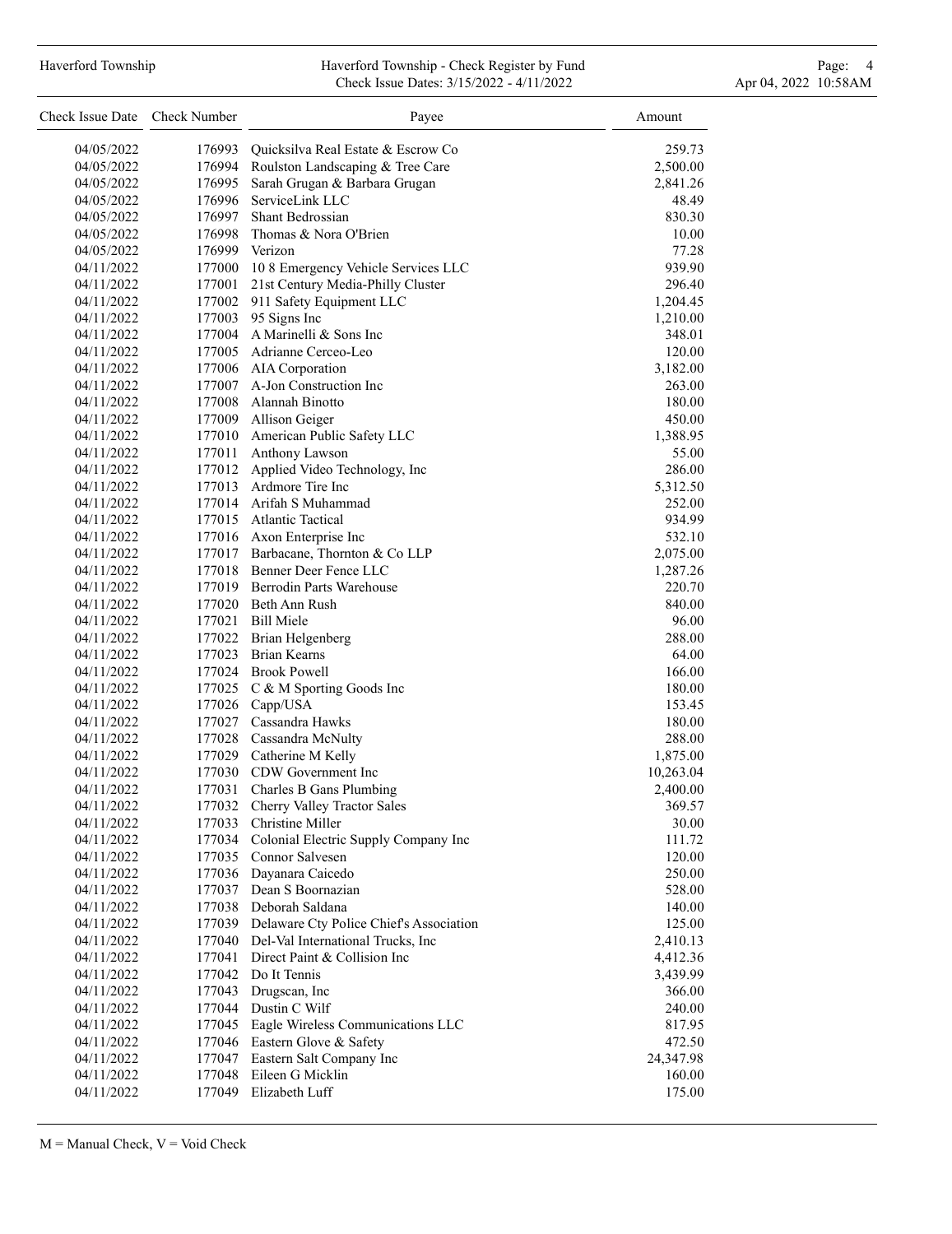### Haverford Township **Haverford Township - Check Register by Fund** Page: 5 and Page: 5 and Page: 5 and Page: 5 and Page: 5 and Page: 5 and Page: 5 and Page: 5 and Page: 5 and Page: 5 and Page: 5 and Page: 5 and Page: 5 and P Check Issue Dates: 3/15/2022 - 4/11/2022 Apr 04, 2022 10:58AM

| Check Issue Date Check Number |        | Payee                                                     | Amount          |
|-------------------------------|--------|-----------------------------------------------------------|-----------------|
| 04/11/2022                    |        | 177050 Emily R Denny                                      | 643.50          |
| 04/11/2022                    | 177051 | Eric Burke                                                | 64.00           |
| 04/11/2022                    |        | 177052 Erin P O'Brien                                     | 105.00          |
| 04/11/2022                    |        | 177053 FBI-LEEDA                                          | 695.00          |
| 04/11/2022                    |        | 177054 Finnegan McPoyle                                   | 25.00           |
| 04/11/2022                    |        | 177055 Fire Line Equipment                                | 299.60          |
| 04/11/2022                    |        | 177056 Fisher & Son Co Inc                                | 829.00          |
| 04/11/2022                    |        | 177057 Foley Inc                                          | 67.74           |
| 04/11/2022                    |        | 177058 Fuel System Services LLC                           | 1,600.00        |
| 04/11/2022                    | 177059 | Gabriella Lee                                             | 288.00          |
| 04/11/2022                    |        | 177060 Gail Stickney                                      | 157.26          |
| 04/11/2022                    |        | 177061 Glasgow Inc                                        | 153.74          |
| 04/11/2022                    |        | 177062 Glick Fire Equipment Co., Inc                      | 1,088.00        |
| 04/11/2022                    |        | 177063 Go Native Tree Farm                                | 506.47          |
| 04/11/2022                    |        | 177064 Grainger                                           | 522.34          |
| 04/11/2022                    |        | 177065 Haverford Township Free Library                    | 105, 107.52     |
| 04/11/2022                    |        | 177066 Havlax, LLC                                        | 750.00          |
| 04/11/2022                    |        | 177067 Hill Buick GMC                                     | 2,986.71        |
| 04/11/2022                    |        | 177068 Hillyard /Delaware Valley Inc                      | 233.98          |
| 04/11/2022                    |        | 177069 Holsten Associates PC                              | 105.00          |
| 04/11/2022                    |        | 177070 ICW Consulting Group, LLC                          | 4,050.00        |
| 04/11/2022                    |        | 177071 Imperial Supplies LLC                              | 389.66          |
| 04/11/2022                    |        | 177072 Ivori Campbell                                     | 120.00          |
| 04/11/2022                    |        | 177073 J & C Ice Technologies Inc                         | 917.36          |
| 04/11/2022                    |        | 177074 Jacob Low Hardware                                 | 350.64          |
| 04/11/2022                    | 177075 | Jared S. Caldwell                                         | 510.00          |
| 04/11/2022                    |        | 177076 Jean M Vetter                                      | 160.00          |
| 04/11/2022                    |        | 177077 Jeff Cederstrom                                    | 315.00          |
| 04/11/2022                    | 177078 | Jill Cosgrove                                             | 288.00          |
| 04/11/2022                    | 177079 | Joe & Bud's Towing Service                                | 400.00          |
| 04/11/2022                    | 177080 | Joe's Automotive                                          |                 |
| 04/11/2022                    | 177081 | John Hollowell Wert                                       | 110.00          |
| 04/11/2022                    |        |                                                           | 96.00<br>288.00 |
| 04/11/2022                    |        | 177082 Jonathan D Moyer<br>177083 Joseph Fazzio Inc       | 154.36          |
|                               |        |                                                           |                 |
| 04/11/2022                    | 177085 | 177084 JPS Equipment Co., Inc<br><b>JPS</b> Medical Waste | 5,641.00        |
| 04/11/2022                    |        |                                                           | 90.00           |
| 04/11/2022                    | 177086 | Justin Salvesen                                           | 50.00           |
| 04/11/2022                    | 177087 | Kaitlyn Berg                                              | 180.00          |
| 04/11/2022                    | 177088 | Karen Boornazian                                          | 288.00          |
| 04/11/2022                    | 177089 | Keith Crabbs                                              | 175.00          |
| 04/11/2022                    | 177090 | Kelly Industrial Supply                                   | 266.67          |
| 04/11/2022                    | 177091 | Kelly's Trophies                                          | 10.50           |
| 04/11/2022                    |        | 177092 Kevin Shindler                                     | 95.00           |
| 04/11/2022                    |        | 177093 Kevin Towell                                       | 50.00           |
| 04/11/2022                    | 177094 | Keystone Municipal Services, Inc                          | 8,625.00        |
| 04/11/2022                    |        | 177095 Kristin Caparra                                    | 72.00           |
| 04/11/2022                    |        | 177096 Life Fitness Corp                                  | 8,098.22        |
| 04/11/2022                    |        | 177097 Lisa A Drake                                       | 150.00          |
| 04/11/2022                    |        | 177098 LogoWear House Inc                                 | 2,351.50        |
| 04/11/2022                    | 177099 | Main Line Mower-Tree Care Supplies                        | 433.70          |
| 04/11/2022                    | 177100 | Mary McCallister                                          | 288.00          |
| 04/11/2022                    | 177101 | Matthew Conboy                                            | 64.00           |
| 04/11/2022                    |        | 177102 Matthew Donnelly                                   | 128.00          |
| 04/11/2022                    | 177103 | Matthew Hasson                                            | 35.00           |
| 04/11/2022                    | 177104 | Matthew J Ryan Vet Hospital of UPenn                      | 22.05           |
| 04/11/2022                    | 177105 | McCarthy and Company, LLC                                 | 337.50          |
| 04/11/2022                    | 177106 | Metropolitan Communications, Inc                          | 254.70          |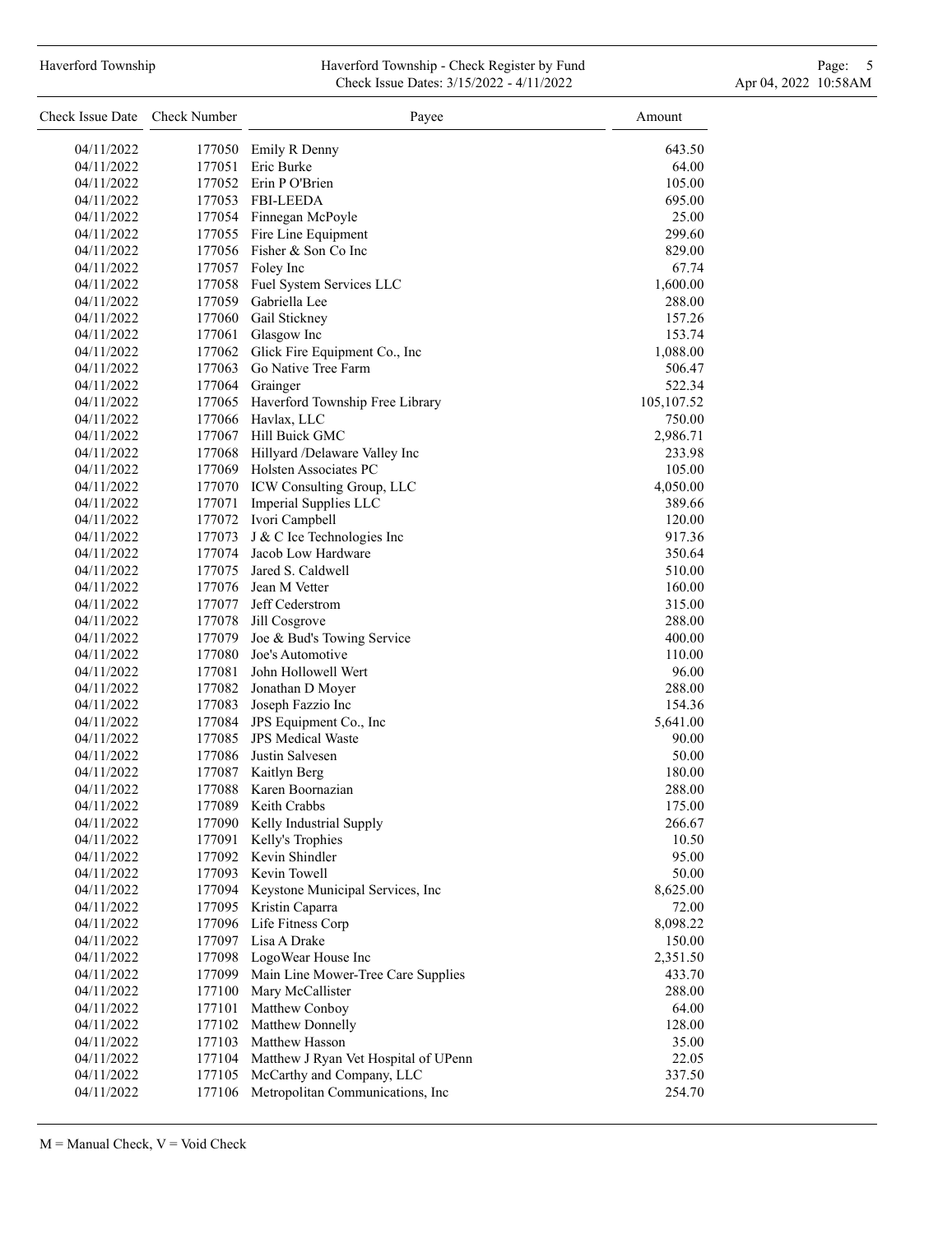| Haverford Township |  |
|--------------------|--|
|                    |  |

#### Haverford Township **Haverford Township - Check Register by Fund** Page: 6 Australian Page: 6 Australian Page: 6 Au Check Issue Dates: 3/15/2022 - 4/11/2022 Apr 04, 2022 10:58AM

| Check Issue Date         | Check Number | Payee                                                             | Amount          |
|--------------------------|--------------|-------------------------------------------------------------------|-----------------|
| 04/11/2022               |              | 177107 Michael Anthony Ivey Jr                                    | 105.00          |
| 04/11/2022               |              | 177108 Michelle Perri                                             | 150.00          |
| 04/11/2022               |              | 177109 Mike DePrince                                              | 64.00           |
| 04/11/2022               |              | 177110 MLH Occupational & Travel Health                           | 1,804.00        |
| 04/11/2022               |              | 177111 Nathan Scott                                               | 181.50          |
| 04/11/2022               |              | 177112 Nathanael Zewdie                                           | 35.00           |
| 04/11/2022               |              | 177113 New Enterprise Stone & Lime Co Inc                         | 946.02          |
| 04/11/2022               |              | 177114 Nicholas Papatsiaras                                       | 64.00           |
| 04/11/2022               |              | 177115 Nichols Plumbing & Heating, Inc                            | 5,112.00        |
| 04/11/2022               |              | 177116 Nuss Printing Inc                                          | 707.50          |
| 04/11/2022               |              | 177117 Office Basics, Inc.                                        | 2,208.45        |
| 04/11/2022               |              | 177118 Orner's Garden Center                                      | 100.00          |
| 04/11/2022               |              | 177119 Pacifico Marple Ford                                       | 1,206.21        |
| 04/11/2022               |              | 177120 Papco, Inc.                                                | 22,884.27       |
| 04/11/2022               |              | 177121 Park's Best Car Wash Inc                                   | 825.00          |
| 04/11/2022               |              | 177122 Patrick Cloran                                             | 96.00           |
| 04/11/2022               |              | 177123 Patrick Lacey                                              | 64.00           |
| 04/11/2022               |              | 177124 Pennoni Associates, Inc                                    | 3,928.25        |
| 04/11/2022               |              | 177125 Pennsylvania Horticultural Society                         | 1,540.00        |
| 04/11/2022               |              | 177126 PetroChoice                                                | 3,542.35        |
| 04/11/2022               |              | 177127 Petroleum Traders Corp                                     | 2,533.67        |
| 04/11/2022               |              | 177128 PetSmart #1804                                             | 143.21          |
| 04/11/2022               |              | 177129 Pi-Chi Yang                                                | 150.00          |
| 04/11/2022               |              | 177130 Pioneer Manufacturing Company                              | 702.00          |
| 04/11/2022               |              | 177131 Pipe Line Plastics Inc                                     | 219.16          |
| 04/11/2022               |              | 177132 Port A Bowl Restroom Co Corp                               | 209.23          |
| 04/11/2022               |              | 177133 PPS Print Solutions                                        | 9,989.70        |
| 04/11/2022               | 177134 PSATS |                                                                   | 4,185.00        |
| 04/11/2022               |              | 177135 PTM Promotional                                            | 436.75          |
| 04/11/2022               |              | 177136 R J Power Equipment Co Inc                                 | 411.00          |
| 04/11/2022               |              | 177137 Raymond D Massi                                            | 160.00          |
| 04/11/2022               |              | 177138 Regan Crane Services LLC                                   | 1,100.00        |
| 04/11/2022               |              | 177139 Robert Rinaldi                                             | 144.00          |
| 04/11/2022               |              | 177140 Russ Witherby                                              | 288.00          |
| 04/11/2022               |              | 177141 Sandi Kirschner                                            | 150.00          |
| 04/11/2022               |              | 177142 Sandy McGuire                                              | 665.00<br>66.00 |
| 04/11/2022<br>04/11/2022 |              | 177143 Sarah Daly<br>177144 School District of Haverford Township | 11,527.21       |
| 04/11/2022               | 177145       | Sharon Smith                                                      | 120.00          |
| 04/11/2022               | 177146       | Sherwin-Williams                                                  | 643.10          |
| 04/11/2022               | 177147       | Shred Patrol LLC                                                  | 1,000.00        |
| 04/11/2022               | 177148       | Signal Service, Inc                                               | 10,560.00       |
| 04/11/2022               | 177149       | Sir Speedy Printing Center #7099                                  | 1,760.80        |
| 04/11/2022               | 177150       | Southeastern Sanitary Supply                                      | 1,813.21        |
| 04/11/2022               | 177151       | Spectrum Letterbox                                                | 1,695.00        |
| 04/11/2022               | 177152       | State Road Builders Supply Co Inc                                 | 980.31          |
| 04/11/2022               | 177153       | <b>Steel Sports</b>                                               | 1,957.50        |
| 04/11/2022               | 177154       | Stephanie Turnbull                                                | 372.00          |
| 04/11/2022               | 177155       | Stephen Perpiglia                                                 | 70.00           |
| 04/11/2022               |              | 177156 Steven Caltabiano                                          | 72.00           |
| 04/11/2022               | 177157       | Stryker Sales Corp                                                | 5,871.60        |
| 04/11/2022               | 177158       | Superior Alarm Systems Inc                                        | 285.00          |
| 04/11/2022               | 177159       | Susan Schoenberg                                                  | 87.50           |
| 04/11/2022               | 177160       | Suzanne Barr                                                      | 320.00          |
| 04/11/2022               | 177161       | T. Frank McCall's, Inc                                            | 473.90          |
| 04/11/2022               | 177162       | The Aark Wildlife Rehabilitation &                                | 200.00          |
| 04/11/2022               | 177163       | Thomas Manning                                                    | 210.00          |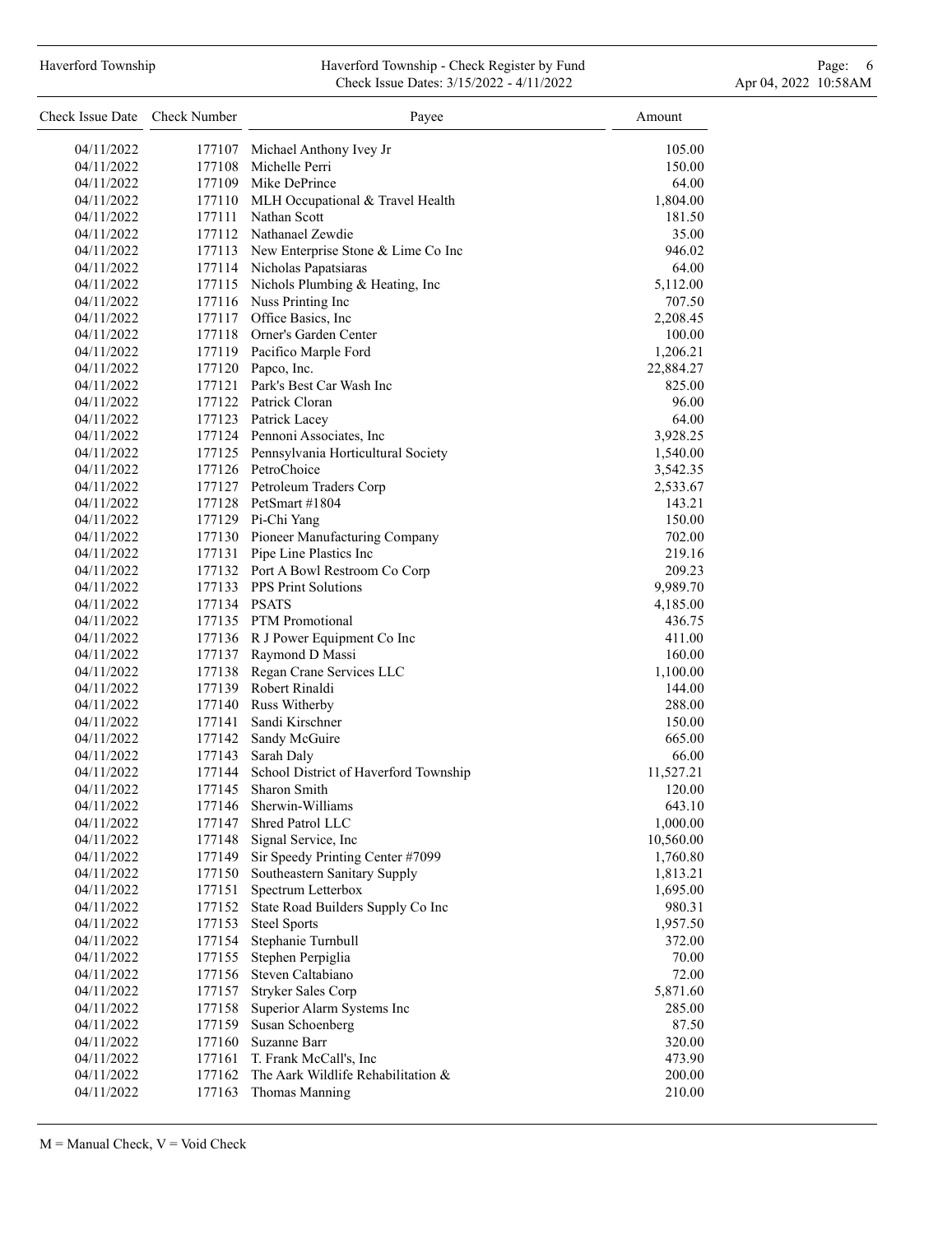# Haverford Township **Haverford Township - Check Register by Fund** Page: 7 Australian Page: 7 Check Issue Dates: 3/15/2022 - 4/11/2022 Apr 04, 2022 10:58AM

| Check Issue Date Check Number   |                            | Payee                                   | Amount       |   |
|---------------------------------|----------------------------|-----------------------------------------|--------------|---|
| 04/11/2022                      | 177164                     | Thomas Perpiglia                        | 64.00        |   |
| 04/11/2022                      | 177165                     | Thomson Reuters-West                    | 263.96       |   |
| 04/11/2022                      | 177166                     | Town Square Rentals, Inc.               | 3,156.66     |   |
| 04/11/2022                      | 177167                     | Traf-O-Teria System                     | 465.26       |   |
| 04/11/2022                      | 177168                     | Triple R Truck Parts                    | 239.11       |   |
| 04/11/2022                      |                            | 177169 Tri-State Elevator Co Inc        | 297.00       |   |
| 04/11/2022                      |                            | 177170 Tri-State Financial Group LLC    | 5,140.92     |   |
| 04/11/2022                      |                            | 177171 TruckPro LLC Corp                | 911.18       |   |
| 04/11/2022                      |                            | 177172 Turtle & Hughes, Inc             | 5,769.20     |   |
| 04/11/2022                      | 177173                     | Tustin Energy Solutions, LLC            | 1,961.00     |   |
| 04/11/2022                      |                            | 177174 Tustin Mechanical Services LLC   | 4,955.59     |   |
| 04/11/2022                      | 177175                     | U S Municipal Inc                       | 906.20       |   |
| 04/11/2022                      | 177176                     | ULINE, Inc                              | 1,110.38     |   |
| 04/11/2022                      |                            | 177177 United Public Safety, Inc        | 6,816.00     |   |
| 04/11/2022                      |                            | 177178 Vicki Helgenberg                 | 288.00       |   |
| 04/11/2022                      |                            | 177179 Victory Gardens Inc              | 1,260.00     |   |
| 04/11/2022                      |                            | 177180 Videon Chrysler Dodge Jeep       | 303.80       |   |
| 04/11/2022                      | 177181                     | Vince Reilly                            | 105.00       |   |
| 04/11/2022                      |                            | 177182 WatchGuard Video                 | 750.00       |   |
| 04/11/2022                      |                            | 177183 Weinstein Supply Corp            | 265.90       |   |
| 04/11/2022                      |                            | 177184 William McClatchy                | 335.00       |   |
| 04/11/2022                      |                            | 177185 World Manufacturing, Inc         | 607.37       |   |
| 04/11/2022                      | 177186                     | Yearsley's Service, Ltd                 | 45.60        |   |
| 04/11/2022                      | 177187                     | Zeager Bros., Inc                       | 2,467.50     |   |
| <b>Investment - PLGIT</b>       |                            |                                         |              |   |
| 03/17/2022                      |                            | 234 U S Bank FBO Haverford Township     | 104,761.90   | M |
| 03/22/2022                      |                            | 236 Express Scripts Inc                 | 3.00         | M |
| 03/22/2022                      | 237                        | Express Scripts Inc                     | 23,907.56    | M |
| 03/29/2022                      | 239                        | Express Scripts Inc                     | 25,673.99    | M |
|                                 | <b>Total GENERAL FUND:</b> |                                         | 1,602,198.71 |   |
| <b>Investment - Sewer PLGIT</b> |                            |                                         |              |   |
| 03/17/2022                      |                            | 235 U S Bank FBO Haverford Township     | 5,238.10     | M |
| 03/22/2022                      |                            | 238 Express Scripts Inc                 | 49.40        | M |
| 03/29/2022                      | 240                        | Express Scripts Inc                     | 65.38        | M |
| <b>Sewer Cash - Operating</b>   |                            |                                         |              |   |
| 03/15/2022                      | 19038                      | Delta Dental of PA                      | 686.00       |   |
| 03/15/2022                      | 19039                      | TD Ameritrade Institutional             | 4,142.86     |   |
| 03/22/2022                      | 19040                      | Arthur J Gallagher Risk Mgmt Serv Inc   | 4,354.73     |   |
| 03/22/2022                      | 19041                      | DelCo Public Schools Healthcare Trst    | 9,519.55     |   |
| 03/29/2022                      |                            | 19042 North American Benefits Company   | 78.50        |   |
| 04/05/2022                      |                            | 19043 AT & T Mobility                   | 79.78        |   |
| 04/05/2022                      |                            | 19044 North American Benefits Company   | 98.84        |   |
| 04/11/2022                      | 19045                      | Cawley Environmental Services Inc       | 2,905.02     |   |
| 04/11/2022                      | 19046                      | Del-Val International Trucks, Inc       | 454.88       |   |
| 04/11/2022                      | 19047                      | General Sewer Service Inc               | 1,300.00     |   |
| 04/11/2022                      | 19048                      | Joseph Fazzio Inc                       | 154.37       |   |
| 04/11/2022                      |                            | 19049 Linde Gas & Equipment Inc         | 214.21       |   |
| 04/11/2022                      | 19050                      | N Abbonizio Contractors, Inc            | 15,642.50    |   |
| 04/11/2022                      | 19051                      | Papco, Inc.                             | 677.71       |   |
| 04/11/2022                      | 19052                      | Pennoni Associates, Inc                 | 6,968.50     |   |
| 04/11/2022                      | 19053                      | <b>PSATS</b>                            | 405.00       |   |
| 04/11/2022                      |                            | 19054 R J Power Equipment Co Inc        | 284.00       |   |
| 04/11/2022                      | 19055                      | School District of Haverford Township   | 186.44       |   |
| 04/11/2022                      | 19056                      | United Rentals Inc                      | 1,449.99     |   |
| 04/11/2022                      | 19057                      | Upper Darby Township Municipal Building | 77,807.60    |   |